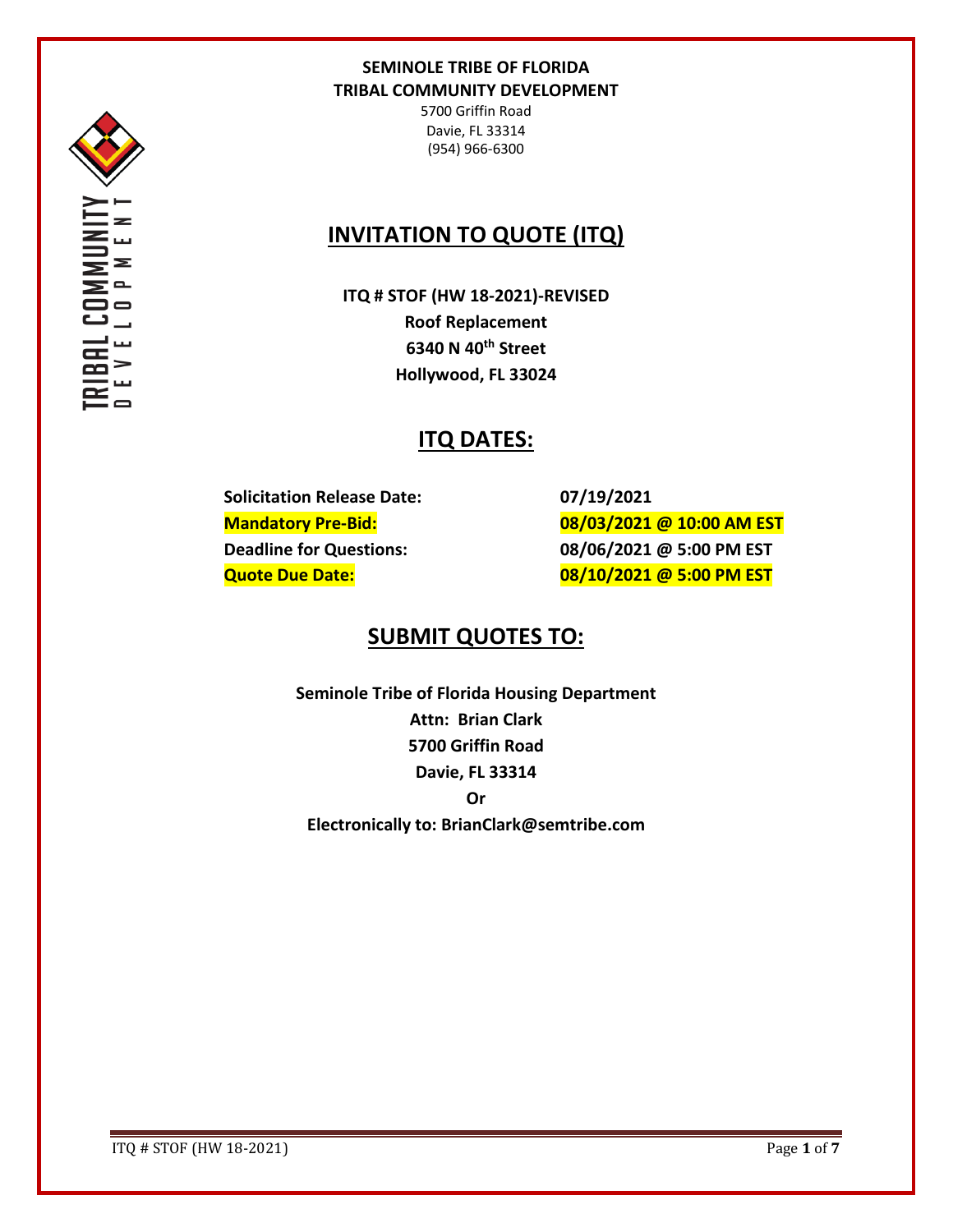5700 Griffin Road Davie, FL 33314 (954) 966-6300

## **SECTION 1: INTRODUCTION AND INSTRUCTIONS**

#### **1.0 INTRODUCTION**

This ITQ provides prospective firms with sufficient information to enable them to prepare and submit quotes to the Seminole Tribe of Florida Housing Department (STOFHD) for The STOFHD is initiating this competitive ITQ to qualified Vendors who are in the business of providing General Contractor Services, capable of completing numerous job functions/services in a timely manner and therefore, seeks to enter into an Agreement with that Vendor.

#### **1.1 INSTRUCTIONS**

This Invitation To Quote (ITQ) contains the instructions governing the quotes to be submitted and the material to be included therein; as well as any mandatory requirements that must be met to be eligible for consideration. All requests for clarification and/or any additional questions regarding this ITQ must be submitted via email to:brianclark@semtribe.com

Seminole Tribe of Florida Housing Department

 ATTN: **Brian Clark 5700 Griffin Road Davie, FL 33314**

A mandatory pre-bid meeting at the home is scheduled for **08/03/2021 @ 10:00 AM EST**

**Only those emailed or sealed quotes received in the Hollywood Housing Department office on or before the Due Date and time will be eligible for consideration. Any quote received after the Due Date and time, regardless of the method of delivery, will be discarded**.

The STOFHD hereby notifies all bidders that if your quote is selected, you will be required to enter into a formal contract with the Seminole Tribe of Florida for the services you are bidding. You will also be required to meet all company vendor, insurance and certification requirements.

The STOFHD reserves the right to reject any or all quotes, to waive formalities or informalities, and to award contract, either in whole or in part. The right is also reserved to select minority vendors and/or vendors with tribal member ownership.

All quotes submitted become the property of STOFHD upon receipt.

ITQ # STOF (HW 18-2021) Page **2** of **7**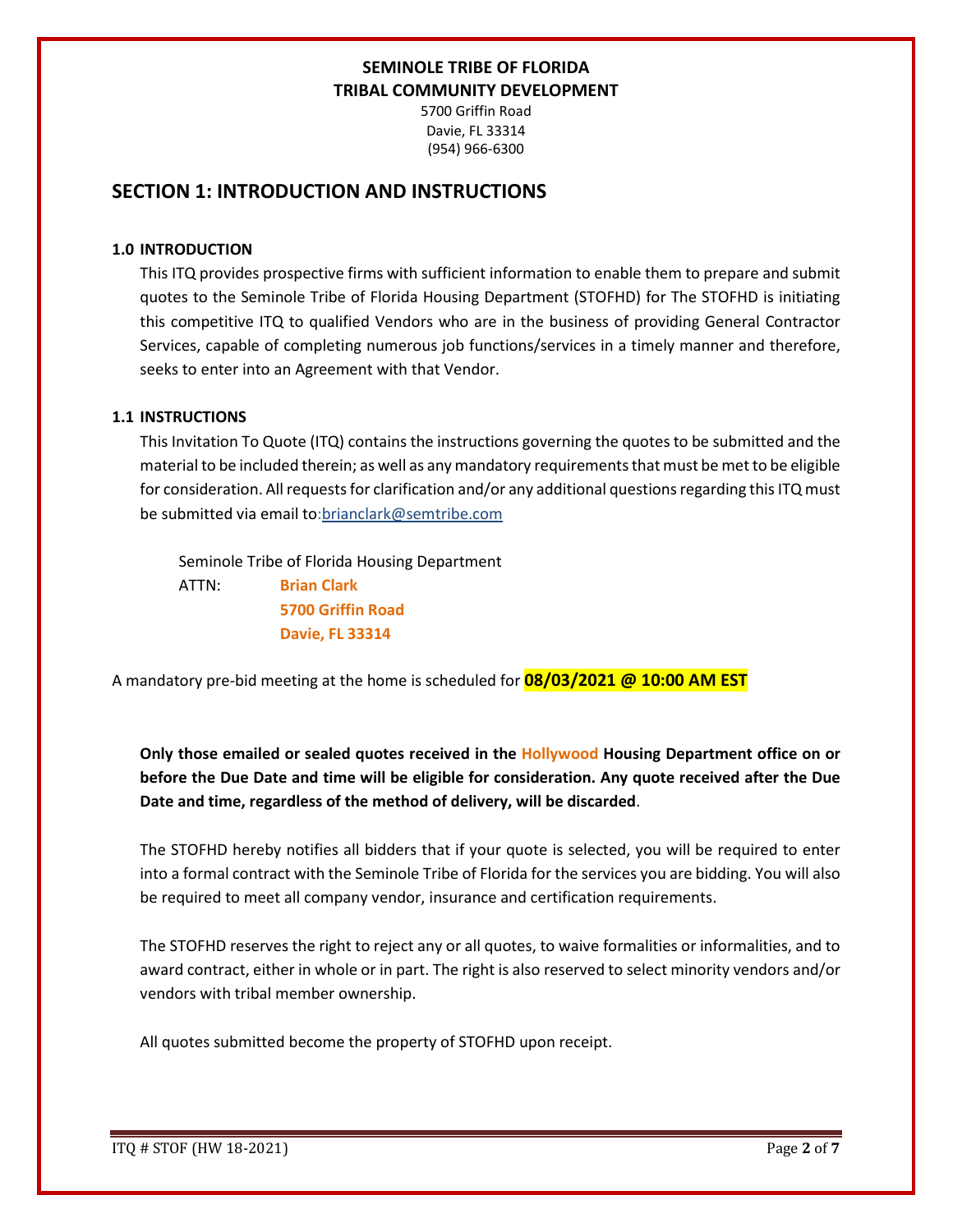5700 Griffin Road Davie, FL 33314 (954) 966-6300

## **SECTION 2: GENERAL REQUIREMENTS**

### **2.0 OBJECTIVE**

The objective of this ITQ is to provide sufficient information to enable qualified Respondents to submit written quotes. This ITQ is neither a contractual offer nor a commitment to purchase any products or services. All information contained in the quote must be legible. Any and all corrections and or erasures must be initialed. **Each quote shall be signed in ink by an authorized representative of the respondent**. The contents of the quote submitted by the successful respondent of the ITQ may become part of the contract awarded as a result of this solicitation.

#### **2.1 SCOPE OF WORK (SOW)**

The Scope-of-Work ("SOW") contained in the Attachments describes the services expected for a Contractor to provide the STOFHD. Respondent must ensure that all such services contained in the SOW are provided for in every particular and shall meet or exceed the level of quality, availability, features, functionality, frequency, accuracy, and performance.

The silence of specifications or requirements as to any detail contained in this document or any of the attachments or exhibits, or the apparent omission from any specifications or requirements, or a detailed description concerning any point, shall be regarded as meaning that only the best commercial practices shall prevail and that only material and workmanship of the finest quality are to be used. All interpretations of the Scope of Work shall be made on the basis of this statement.

### **2.3 NOTIFICATION**

Each respondent submitting a quote in response to this ITQ will be notified by email as to acceptance or rejection of their quote. Release of notification email should be within sixty (60) days of the quote submission date. STOFHD reserves the right to delay this action if it is deemed to be in the best interests of STOFHD.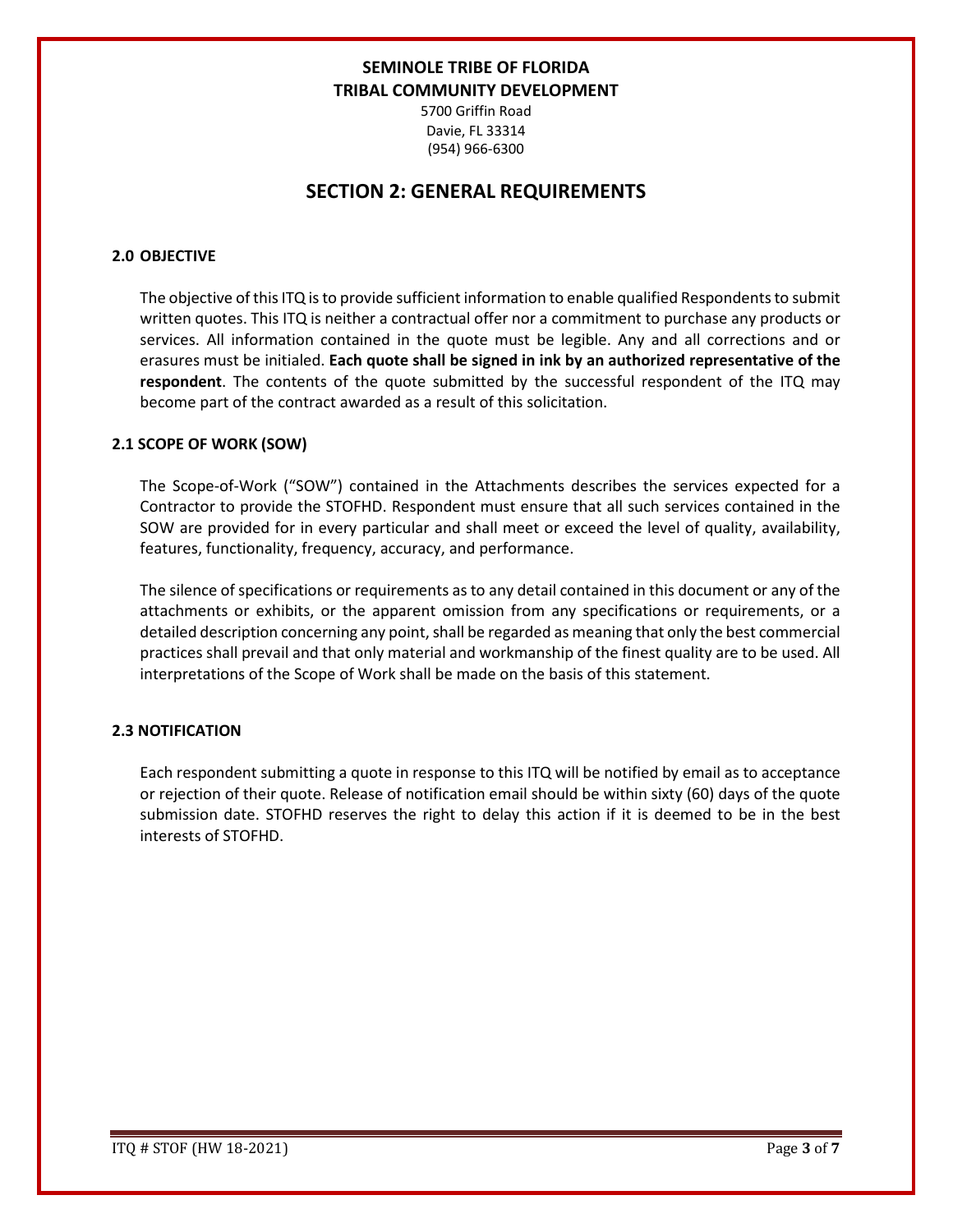5700 Griffin Road Davie, FL 33314 (954) 966-6300

## **Housing Standardized Request for Repairs/Construction**

### **Bathroom:**

- All wood cabinets are required at all times, when like for like is stated if current cabinet is particle board, include in the bid the price to replace with all wood
- Dur-rock on walls in the shower or tub area
	- o All joints, corners and around windows must be sealed with red guard
	- o Extend the Dur-rock 2' on all sides beyond the shower or tub
- Shower floor mortar bed, no foam or any other products should be used
	- o Minimum 2-4% pre-slope
- Liner should be water tested for 24 hours
	- o Minimum 6 inches
- All floor tile should be slip/skid resistant
- Shower floor tile should be a maximum of 2x2 mesh
- Provide backing for all walls inside tub/shower area between 32" and 38"
- Faucets should be Kohler or Delta
- From shower diverter to shower head piping must be copper tubing and copper fittings o Secure the diverter and pipe fittings securely
- When tiling the walls extend 2 feet passed the shower or tub
- ADA bathroom the entire bathroom must be tile a minimum of 4 feet
- All toilets must be Kohler highline
- All exhaust must be vented through the roof or soffit
	- o The exhaust fan and light for the bathroom must be on the same switch
- All paint must be high gloss

### **Kitchen:**

- All wood cabinets are required at all times, when like for like is stated if current cabinet is particle board, include in the bid the price to replace with all wood.
- All sinks should be deep double drop in sinks
- Faucets should be Delta with a pull out spray hose
- Moisture resistant (purple) drywall
- Cabinet screws should be a minimum of  $2\frac{1}{2}$  inches
	- o Efforts should be made to find a stud
- If drywall is removed from floor to ceiling, blocking must be provided for upper and lower cabinets
- All microwave and kitchen hoods must be exhausted outside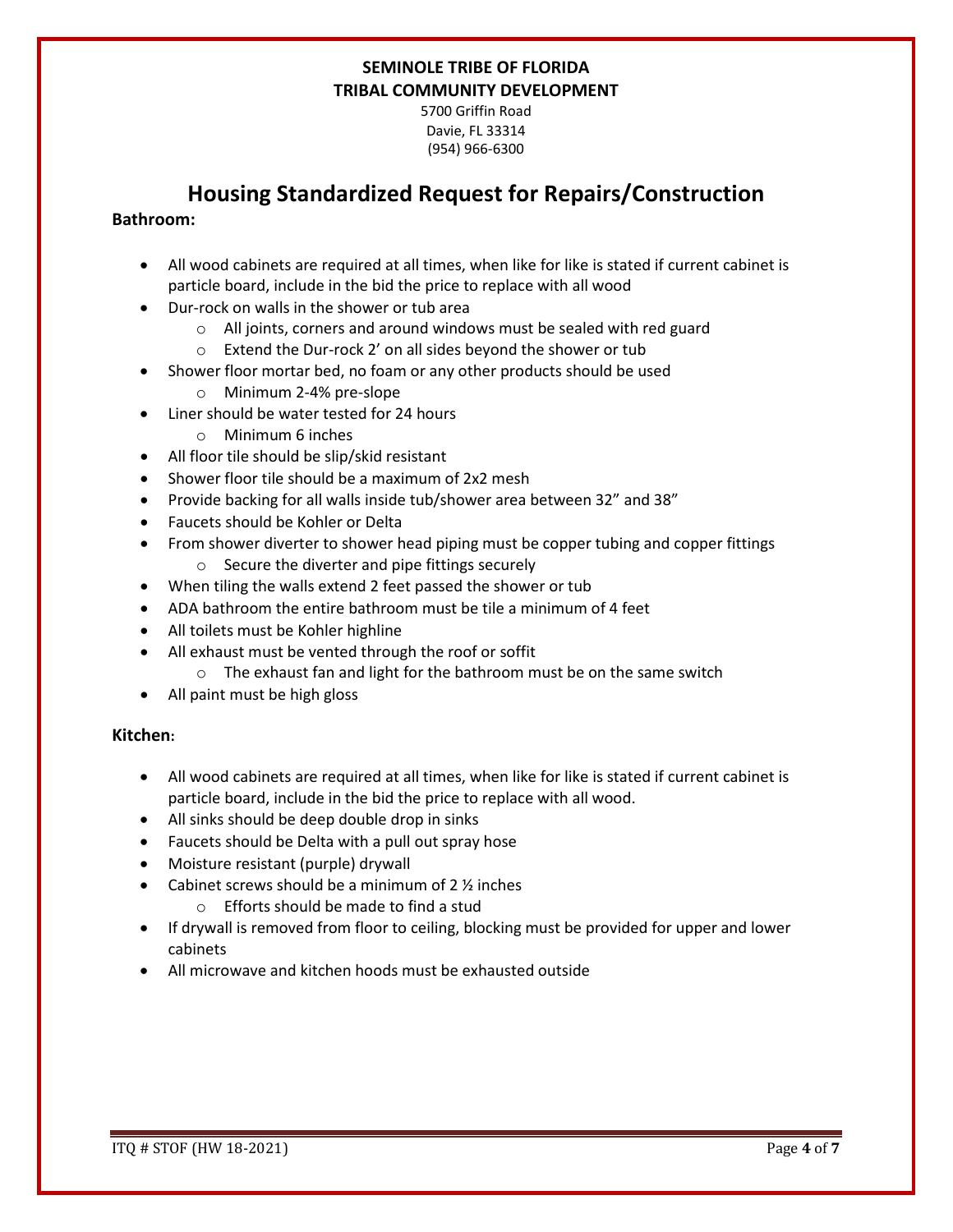5700 Griffin Road Davie, FL 33314 (954) 966-6300

### **Mechanical/HVAC:**

- All AC units must be installed on a metal stand with a secondary pan and connect float switch
- A primary float switch must be installed and connected
- When replacing duct work all joints and seams must be taped and mastic
- All new HVAC units must be a minimum of 16 seer
- All flexible ducts must be a minimum of R8 R-value
- All disconnects should be the pull type non-fuse
- Rheem, Goodman, Night and Day units preferred
- Caulk around all AC vents
- Keyed lockout caps must be on all units

### **Water Heaters:**

- GE brand, replaced like for like gallon size
- Drain pan required
- TRV piped to the outside
- All water heaters should have a separate shut off switch
- New code required Energy conservation code chapter 4
- Heat traps are mandatory

### **General Notes:**

- Schedules must be submitted with all bids and updated any time there is a change
- Contractors are expected to work Monday-Friday, 8:00am-5:00pm unless otherwise specified by the project manager
- When installing new drywall in bedroom, living room etc., backing must be provided for TV's being mounted on the wall
- Place a chase and an outlet at the same area where backing is located
- Seal all recess lighting, caulk the lights to the ceiling
- Caulk around all exterior lights
- All exterior light fixtures must be LED
- Any penetration that are made through the wall to the exterior must be caulked or sealed
- Any new gutters must have leaf guard
- Any roof repairs/replacement must follow Miami-Dade standards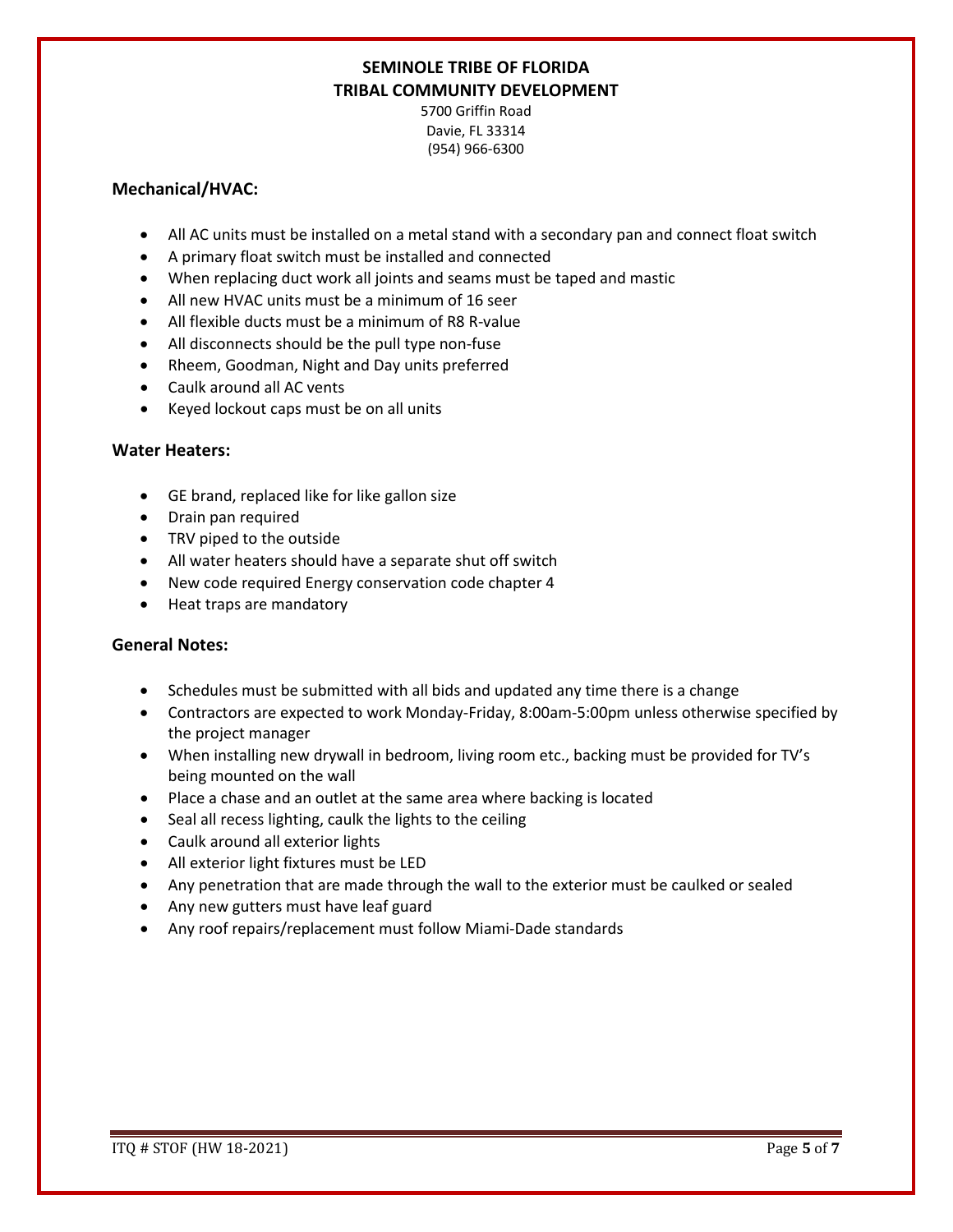5700 Griffin Road Davie, FL 33314 (954) 966-6300

# **Scope of Work Roof Replacement**

- Supply all labor and materials.
- All work performed shall be as per code(s).
- Place drop cloths, wall curtains, etc. to protect existing finishes, equipment, furniture, etc.
- **Schedule of Values and proposed Schedule shall be submitted with proposals.**
- Supply all drawings/prints and any other documentation needed by the Building Department.
- Clean up jobsite daily and before the final inspection of the completed job.
- Contact Housing Department for final inspection, prior to leaving the jobsite.

## **Roof Replacement**

The Seminole Tribe of Florida (STOF) Housing Department is currently accepting bids from Florida Licensed Contractors for Fence Replacement project located at 6340 N 40<sup>th</sup> Street, Hollywood, FL 33024

### • **Roof Replacement**

In general, the work includes, but is not limited to:

- **a.** Supply all labor and materials to install 3 Tab Shingles. The roof system is to be installed as directed by the current Product Approval/NOA, and the current Florida Building Code High Velocity.
- **b.** Remove all existing roof tiles, vent boots, felt, drip edge and gutters as necessary.
- **c.** Inspect and replace any rotted fascia board.
- **d.** Proposal to include 8 sheets (4x8) of plywood decking, provide a per sheet price for any additional sheets required.
- **e.** Proposal to Include 60' of fascia board, provide a per sheet price for and additional fascia required.
- **f.** Replace missing or damaged wood soffit.
- **g.** Re-nail all roof deck sheeting per the current Florida Building Code High Velocity.
- **h.** Install new drip edge per code.
- **i.** Install the underlayment as directed by the manufactures NOA 30# felt, tin tab with ring shank nails.
- **j.** Install layer of Polystick on top of felt.
- **k.** Replace all removed vent caps with new. (Like for Like)
- **l.** Install new gutters.
- **m.** Call Housing and the Building Department for roof inspections.
- **n.** Prime and paint to match any replaced fascia board and soffit.

ITQ # STOF (HW 18-2021) Page **6** of **7**